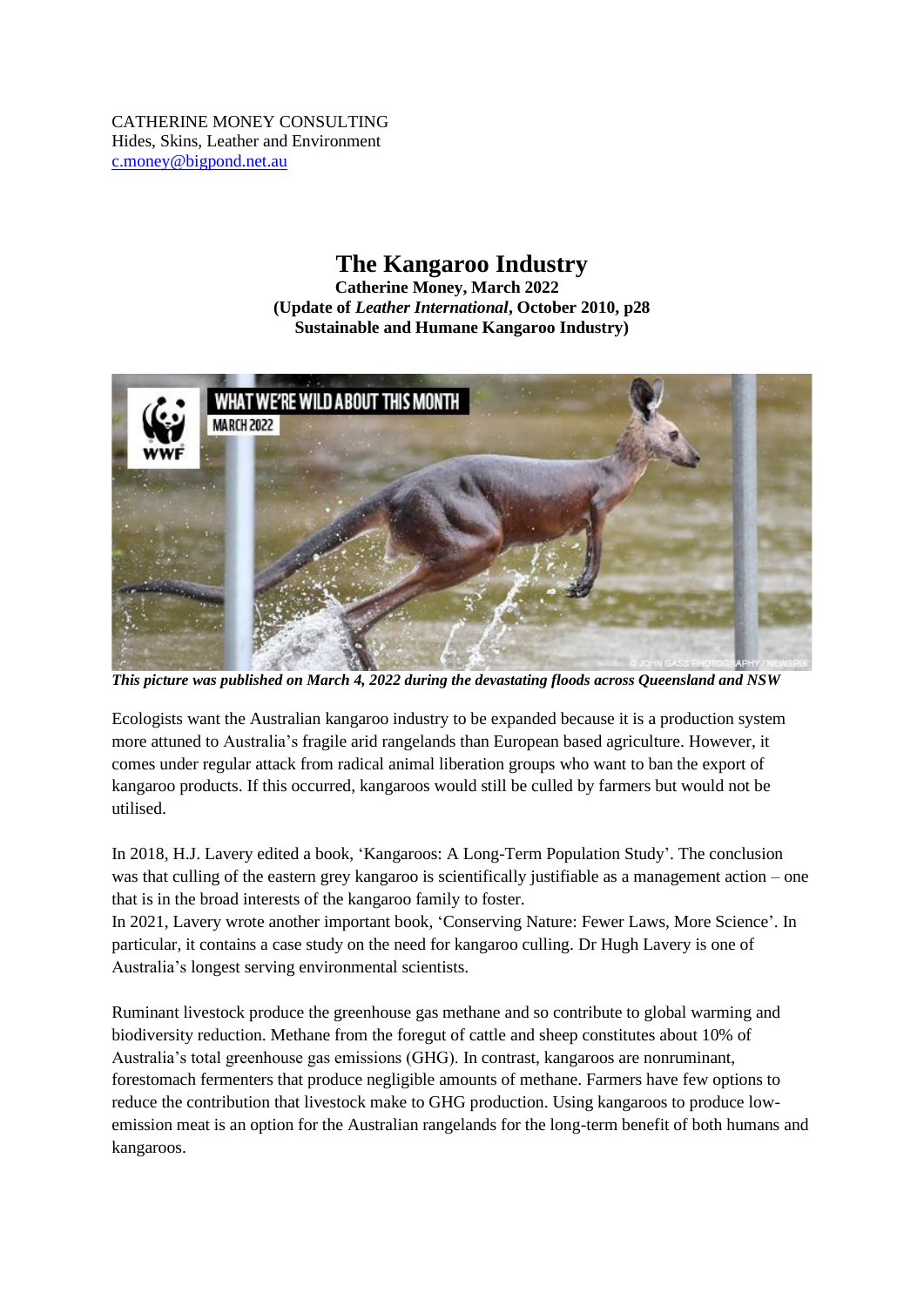Kangaroo leather is one of the strongest, light-weight leathers known. As a result it is the leather of choice for high stress, high performance applications such as premium soccer boots and other heavy duty sports and accessory applications. The light weight, strength and fine grain appearance of kangaroo leather also makes it desirable for fashion and casual footwear, apparel and accessories. Not only are kangaroo leather shoes extremely comfortable, many also consider them the most ecological shoes available.

A number of key independent expert associations endorse the Kangaroo industry on the basis of its long-term environmental sustainability and responsibility. The Royal Society for the Prevention of Cruelty to Animals (RSPCA) independently monitored the kangaroo harvest and have suggested that kangaroo harvesting could be one of the most humane slaughter methods possible. The kangaroos are killed instantly in their own environment without any of the stress of trucking and food deprivation involved in the beef or lamb industries.

Various organisations, including CSIRO, support the kangaroo industry for many reasons, mostly because they see kangaroos as a more environmentally friendly way to produce meat in Australia than introduced sheep or cattle. Kangaroos eat grasses not grain and the meat is low in fat and cholesterol. The Australian Veterinary Association (AVA) believes that the Australian kangaroo population is a unique and valuable resource and that harvesting is a legitimate and humane use of that resource.

The kangaroo harvest is strictly controlled by the Australian government and its Kangaroo Management Program ensures that the harvest is both sustainable and humane. After over 50 years of regulated commercial harvesting, kangaroo populations remain the same as the long run average, and are certainly more abundant than they were before European settlement.

References

2018, H.J. Lavery editor, 'Kangaroos: A Long-Term Population Study' 2021, H.J. Lavery 'Conserving Nature: Fewer Laws, More Science'. 2010, C A Money 'The Sustainable and Humane Kangaroo Industry': *Leather International Oct 2010 p 28*

My article published in 2010 is attached.

Yours sincerely Catherine A. Money

Call A May

CSIRO Leather Research 1966-2005 1998-2005: Officer in Charge CSIRO Leather Research Centre 2005 to present, Leather and Environmental Consultant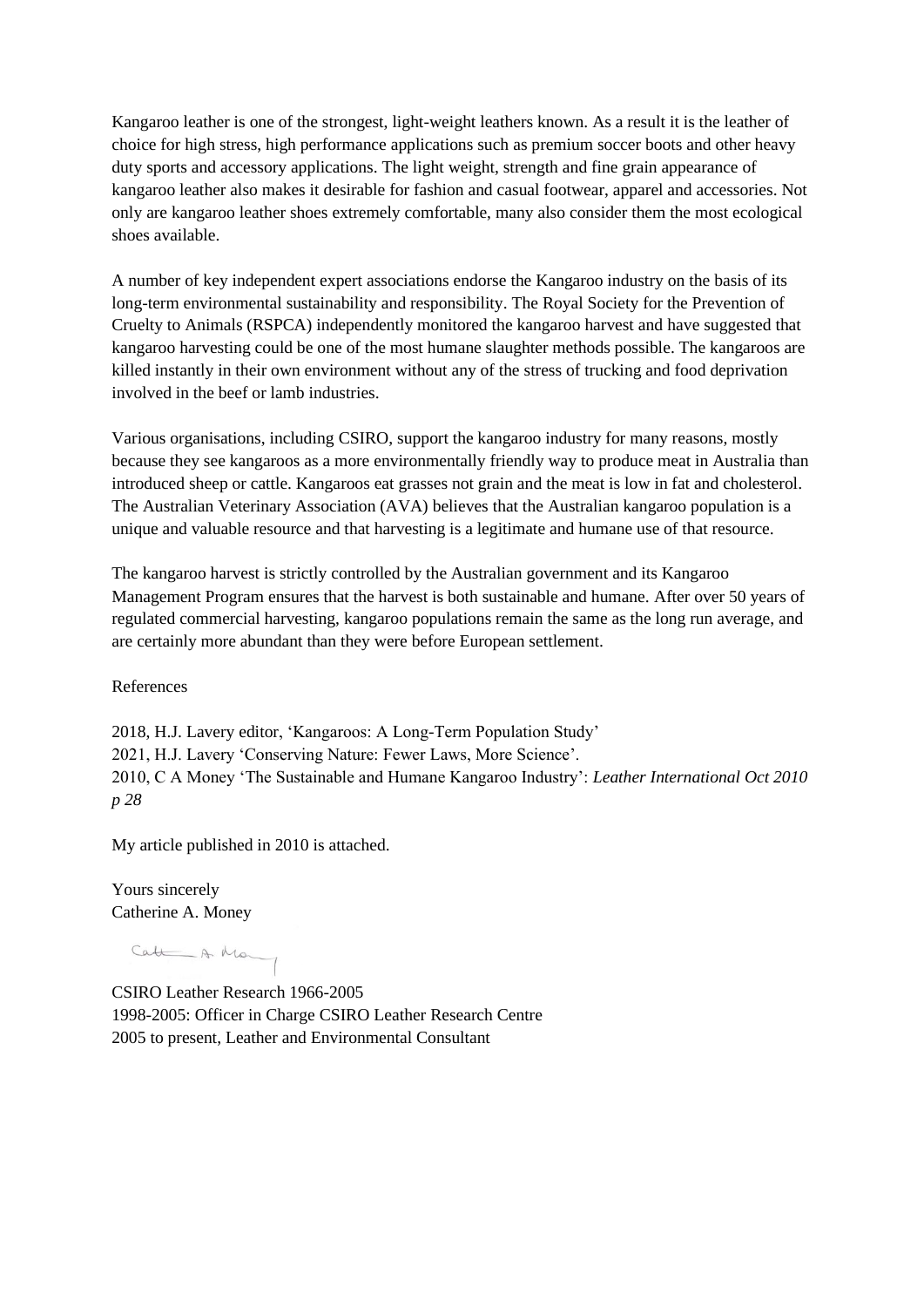## **The Sustainable and Humane Kangaroo Industry**

Catherine Money, August 2010 Published, p28 *Leather International*, October 2010

The kangaroo industry is widely hailed within Australia as something of a shining light in sustainable and environmentally friendly resource use. Many eminent ecologists regularly call for it to be greatly expanded

because it is a production system more attuned to our fragile arid rangelands than European based agriculture. However it also comes under regular attack from radical animal liberation groups. Recently some such activists wanted the EU to ban imports of kangaroo products. EU Parliamentarians and the media needed to understand that doing so would have been tantamount to supporting environmental vandalism in Australia. Kangaroos would still be culled but they would not be utilised.

Kangaroo leather is one of the strongest, light weight leathers known. As a result it is the leather of choice for high stress, high performance applications such as premium soccer boots and other heavy duty sports and accessory applications. The light weight, strength and fine grain appearance of kangaroo leather also makes it desirable for fashion and casual footwear, apparel and accessories. Not only are Kangaroo Leather shoes extremely comfortable, many also consider them the most ecological shoes available

The inherent strength of Kangaroo Leather is derived from its highly uniform orientation of fibre bundles in parallel with the skin surface, known as a low angle of weave. The kangaroo fibre structure has an angle of weave less than 30°. This differs significantly from the weaker bovine leathers which typically have weave angles in excess of  $60^{\circ}$ , and goat and cabretta leathers, which range between  $45^{\circ}$ and 60°. Further, the skin does not contain fat, sweat glands or erector pili muscles and elastin is evenly distributed throughout the skin thickness. This structure explains both the high tensile strength of kangaroo leather and the great retention of strength even in split leather.

In many other skin processing industries, salting is widely used to preserve hides and skins before tanning. However, in most cases fresh kangaroo skins are processed directly to pickled pelts without salting. This is a far more efficient handling system from both an economic and environmental point of view. It avoids double handling with all its associated on costs, and also reduces salt consumption and associated environmental considerations. The tanning of kangaroo skins in Australia uses world best environmental practice; environmental sustainability is excellent.

The kangaroo harvest is strictly controlled by the Australian government and its Kangaroo Management Program is designed to ensure that the harvest is both sustainable and humane. A key aspect of these controls is the tracking of Kangaroos along the full length of the value chain –  $a$ practice that more recently is being widely embraced by the global tanning industry. All harvesters must undergo training and assessment by regulatory authorities. Each kangaroo harvested is tagged, and intensive monitoring is involved in all aspects of the industry to ensure compliance.

There are 48 species of kangaroos in Australia of which only 4 can be commercially harvested. Kangaroo populations are estimated every year by Government authorities to determine a sustainable quota which is typically set at 10-15% of the total population. After 40 years of commercial harvesting, Kangaroo populations remain the same as the long run average, and are certainly more abundant than they were before European settlement. There are over 25 million kangaroos in Australia today; they are considered super-abundant and certainly not endangered.

A number of key independent expert associations endorse the Kangaroo industry on the basis of its long-term environmental sustainability and responsibility. The Royal Society for the Prevention of Cruelty to Animals (RSPCA) independently monitored the kangaroo harvest and have suggested that kangaroo harvesting could be one of the most humane slaughter methods possible. The kangaroos are